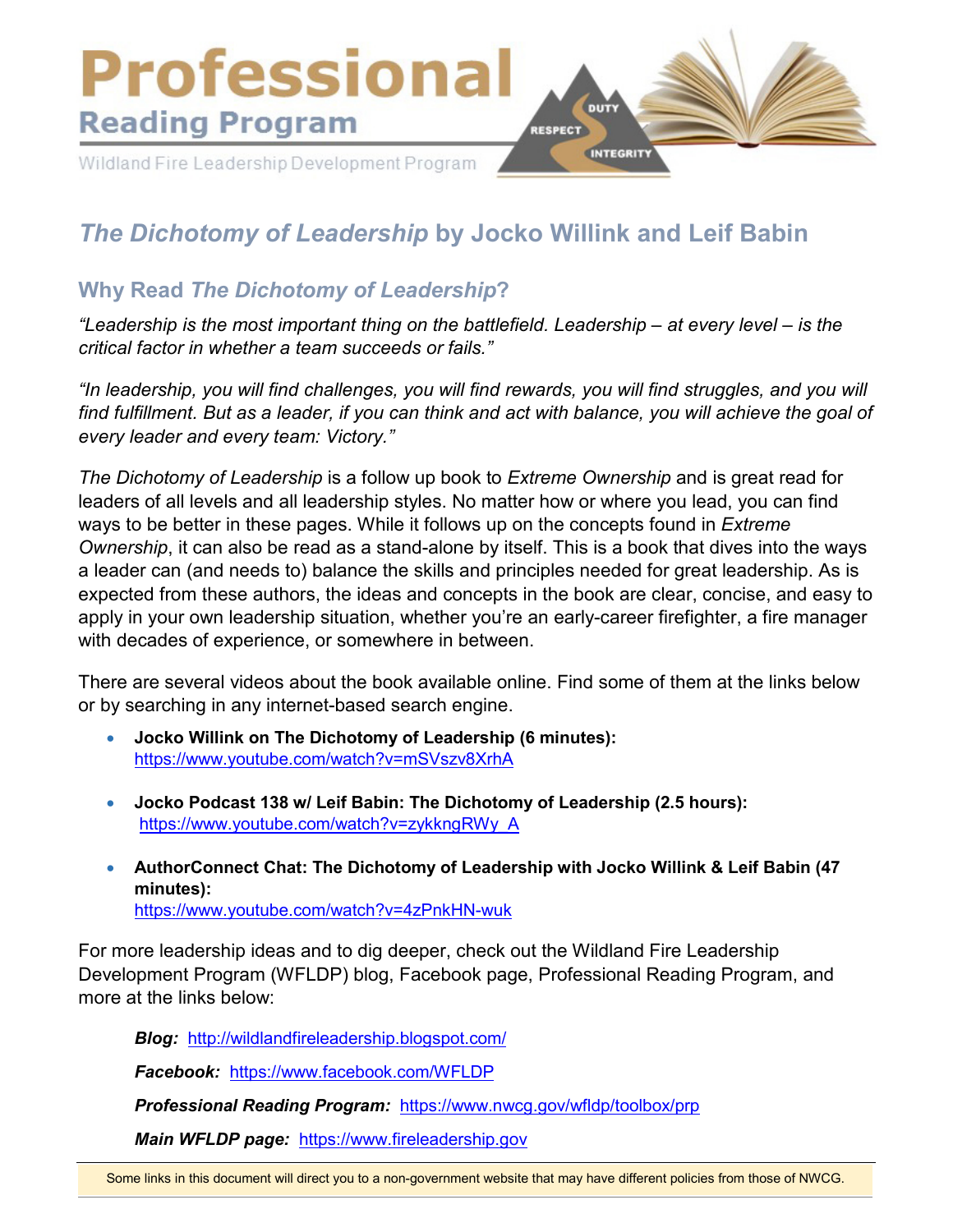# *The Dichotomy of Leadership* **Discussion Questions**

#### **Chapter One: The Ultimate Dichotomy**

How do you balance caring for your people and exposing them to hazards? As a leader? As a follower? How do you balance the "good" of the team with the "good" of the mission? What does that balance look like in your situation, team, or organization?

#### **Chapter Two: Own it All, but Empower Others**

Do you and your team have a succession plan? Is it your responsibility as a leader to teach your job to someone else? As a follower, should you learn the job of the person above you? How do you balance micromanagement and hands-off leaderships styles? Have you seen examples of leaders getting out of balance at either extreme? What could you have done, or can you do, as a leader or a follower to help achieve that balance?

#### **Chapter Three: Resolute, Not Overbearing**

In the fire environment, how might you decide what things to stand resolute on and what to let slide? How can you, in your current role, make the best use of your "leadership capital" Why is this balance so important in wildland fire leadership?

#### **Chapter Four: When to Mentor, When to Fire**

Is there a difference between coaching and mentoring? What can you do if you find mentoring isn't working? How can you separate your personal and professional opinions and biases in this type of situation? What's your responsibility, as a leader and a follower, to the team when it comes to collective and individual development? If you have an under performer in your team, how should you approach it as a leader? How about as a follower or peer?

#### **Chapter Five: Train Hard, But Train Smart**

What does training "hard but smart" mean to you after reading this chapter? What are you doing as a team to promote training? How does leadership training or personal improvement fit in? Can a team be "too busy" to train on leadership? How can you train yourself and others during high tempo operations? How can you ensure training is educational and not just a "test" of capabilities?

#### **Chapter Six: Aggressive, Not Reckless**

How do the concepts in this chapter apply to wildland firefighting? How much risk is too much risk? Do you believe that a lack of aggressiveness can sometimes be an issue? How about being too aggressive? How easy is it to take the concept of "default: aggressive" too far? Why is it important to make sure you and those around you clearly understand the "why" of the task, the mission, and the roles and responsibilities of those involved?